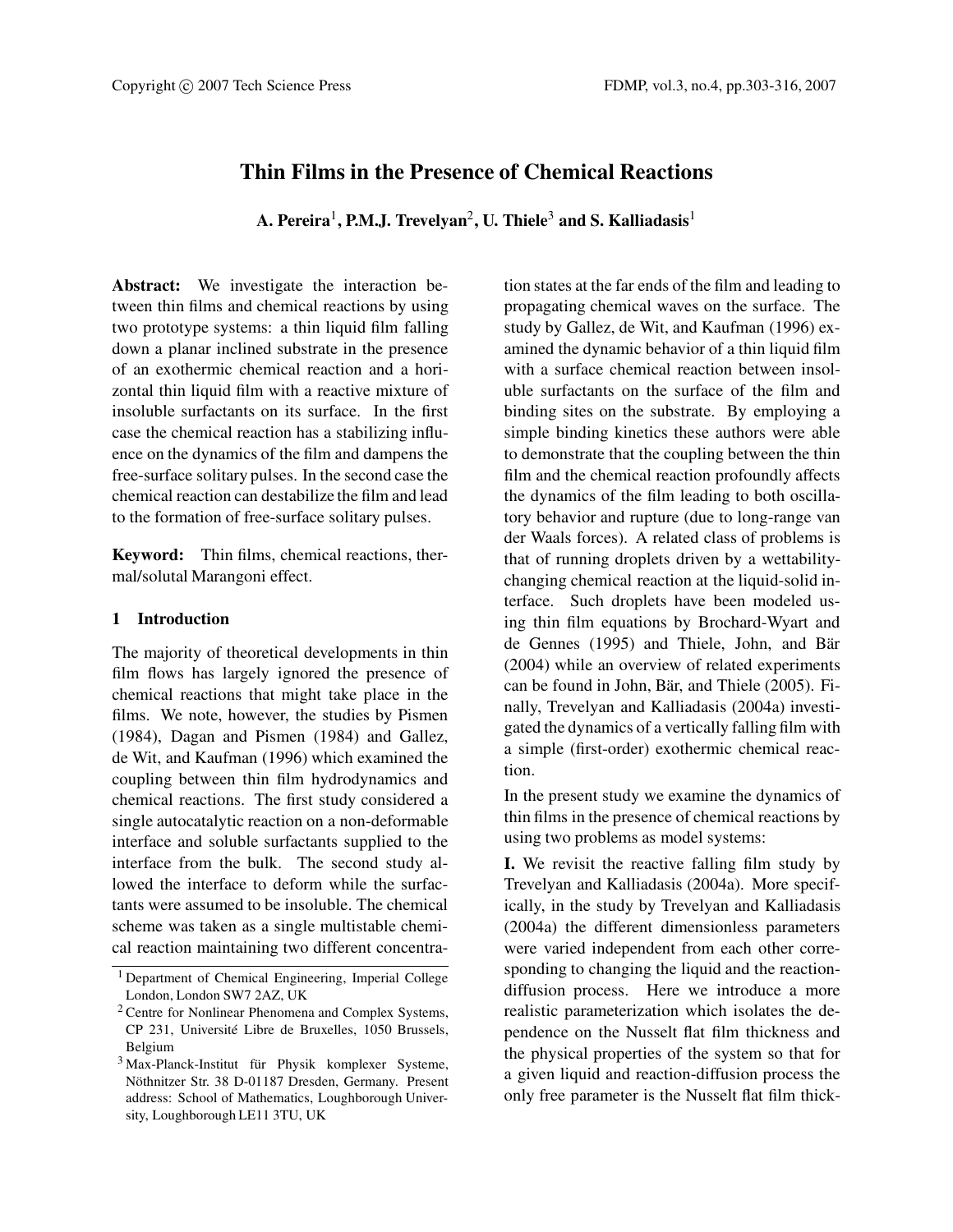ness. Further, unlike the study by Trevelyan and Kalliadasis (2004a) where the interface was assumed thermally insulated, here we include heat losses from the liquid to the ambient gas phase.

**II.** A horizontal thin liquid film with chemically reactive insoluble surfactants on its free surface. The chemical system now exhibits a much richer behavior than the studies by Pismen (1984), Dagan and Pismen (1984) and Gallez, de Wit, and Kaufman (1996) discussed earlier. More specifically, we employ the FitzHugh-Nagumo prototype [Hagberg (1994); Meron (1992)] to model a reactive mixture of two surface active species (see also Pereira, Trevelyan, Thiele, and Kalliadasis (2007)).

These two problems have a few features in common. In both cases the coupling between thin film hydrodynamics and reaction-diffusion events takes place through the Marangoni effect (which is crucial in a wide variety of hydrodynamic systems, from bubble motion [Holbrook and LeVan (1983)] to crystal growth and dendrite growth/solidification [Lappa (2005); Matsunaga and Kawamura (2006)]). This is the thermocapillary Marangoni effect (variation of surface tension with temperature  $-$  case I) and solutocapillary Marangoni effect (variation of surface tension with concentration – case II). Moreover, both are systems with a full *feedback* mechanism. In case I the heat released by the reaction alters the surface tension, which then affects the evolution of the interface, which in turn affects the rate of reaction and therefore the heat released by the reaction. In case II, the (isothermal) chemical reaction alters the concentration of surfactants and this changes the rate by which the surface tension changes as a function of surfactant concentration which in turn affects the interface which then changes the rate of reaction. However, in case I the flow is driven by a body force, the component of gravitational acceleration in the direction of the substrate. Of course the chemical reaction influences the nonlinear waves appearing on the free surface but such waves exist even in the absence of reaction (in which case they are due to a balance between mean flow, viscous forces, surface tension and inertia). On the contrary, in case II the body force is in a direction perpendicular to the substrate. Now it is the reaction-diffusion process that drives the hydrodynamics and leads to the development of nonlinear waves on the free surface. Indeed, non-reactive insoluble surfactants always have a stabilizing influence on the free surface of a

thin film [Ruckenstein and Jain (1974)] and to obtain an instability one requires a source that continuously supplies the film with surfactants (see e.g. Matar (2002)).

The paper is organized as follows. In Sec. 2 we outline the thin film hydrodynamics in the presence of (thermal/solutal) Marangoni effect. In Sec. 3 we formulate the reactive falling film problem, we give a simplified model based on the long-wave approximation and we construct freesurface traveling wave solutions of the solitary wave type for this model. In Sec. 4 we formulate the horizontal reactive film problem, we give a simplified model based again on the long-wave approximation and we construct traveling waves of the coupled thin film-reaction-diffusion system corresponding to solitary pulses for the free surface and fronts for the reaction-diffusion system. A conclusion and summary is offered in Sec. 5.

## **2 Hydrodynamics**

Consider a thin film on an a solid planar wall which in the general case forms an angle  $\beta$  with the horizontal direction. A cartesian coordinate system  $(x, y)$  is chosen so that x is in the direction parallel to the substrate and *y* is the outwardpointing coordinate normal to the substrate. The fluid has viscocity  $\mu$ , density  $\rho$  and surface tension  $\sigma$ . The governing equations for the flow are the mass conservation and Navier-Stokes equations,

$$
\nabla \cdot \mathbf{u} = 0 \tag{1a}
$$

$$
\rho (\mathbf{u}_t + \mathbf{u} \cdot \nabla \mathbf{u}) = -\nabla p + \nabla \cdot \boldsymbol{\tau} + \rho \mathbf{g} \tag{1b}
$$

where  $\nabla = (\partial/\partial x, \partial/\partial y)$  is the gradient operator on the  $(x, y)$  plane,  $\mathbf{u} = (u, v)$  is the fluid velocity vector,  $\mathbf{g} = g(\sin \beta, -\cos \beta)$  with *g* the gravitational acceleration, *p* is the fluid pressure and  $\tau = \mu [(\nabla \mathbf{u}) + (\nabla \mathbf{u})^t]$  is the deviatoric stress tensor.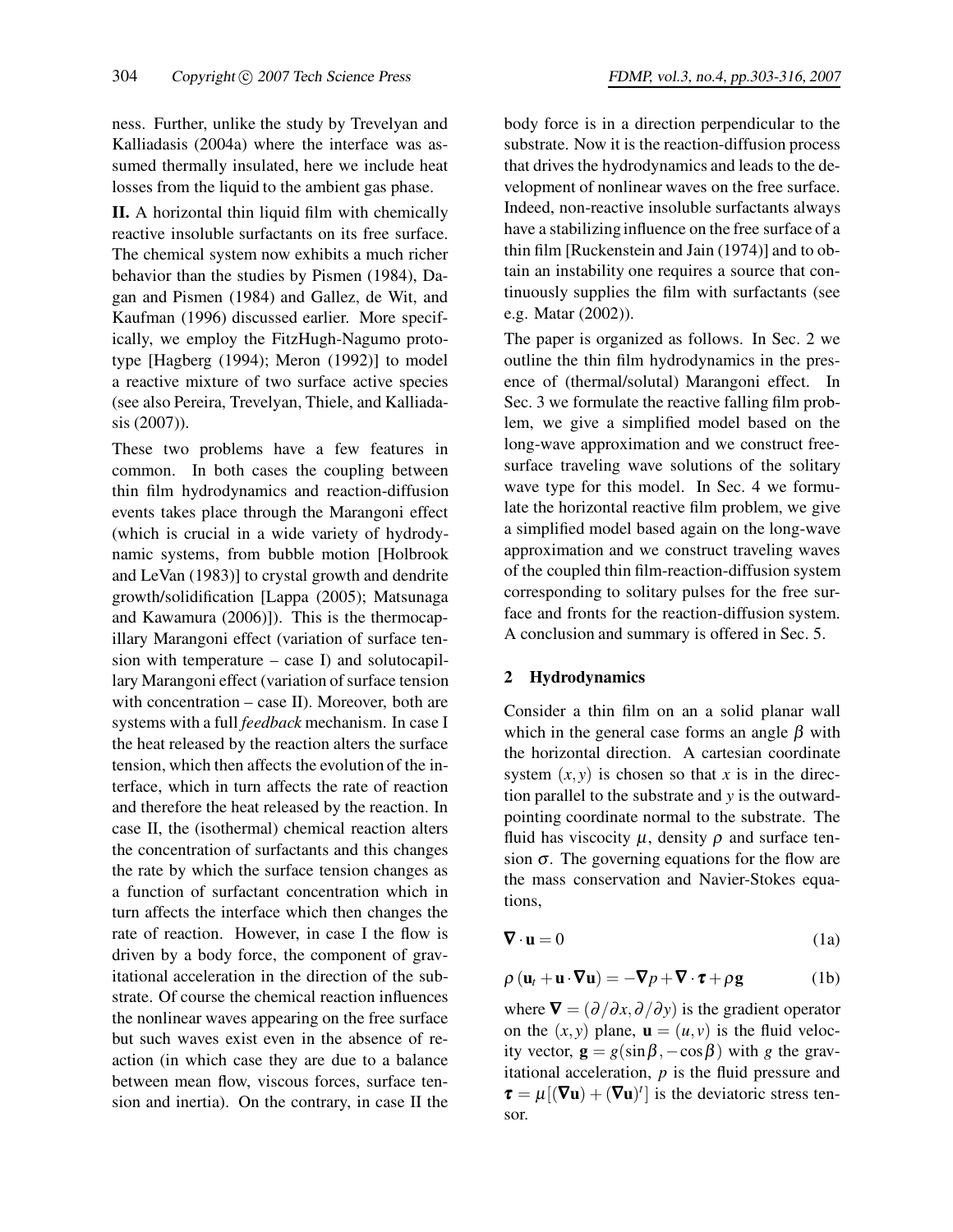On the wall we have the no-slip/no-penetration boundary condition

$$
\mathbf{u} = \mathbf{0} \quad \text{on} \quad y = 0 \tag{2}
$$

while on the free surface  $y = h(x, t)$  we have the kinematic boundary condition and the normal and tangential stress balances, respectively,

$$
h_t + uh_x = v,\t\t(3a)
$$

$$
p_{\infty} - p + (\boldsymbol{\tau} \cdot \mathbf{n}) \cdot \mathbf{n} = 2\sigma K(h), \tag{3b}
$$

$$
(\boldsymbol{\tau} \cdot \mathbf{n}) \cdot \mathbf{t} = \nabla_{\!s} \boldsymbol{\sigma} \cdot \mathbf{t}
$$
 (3c)

where **n** and **t** are unit vectors, normal (outward pointing) and tangential to the interface, respectively, defined from  $\mathbf{n} = n^{-1}(-h_x, 1)$ ,  $\mathbf{t} =$  $n^{-1}(1, h_x)$  where  $n = (1 + h_x^2)^{1/2}$ .  $K(h) =$ −(1/2)∇ · **n** is the curvature of the interface and  $\nabla_{\mathbf{s}}$  = (**I** − **n**  $\otimes$  **n**)  $\cdot$  **V** is the surface gradient operator with **I** the  $2 \times 2$  unitary matrix.  $p_{\infty}$  is the pressure of the ambient gas phase which without loss of generality is taken to be zero.

The coupling between chemistry and hydrodynamics is achieved through the Marangoni effect in the right-hand-side of the tangential stress balance in  $(3c)^1$ . As discussed in § 1, two particular cases are considered here: thermal Marangoni effect induced by exothermic chemical reactions and solutal Marangoni effect induced by chemically reactive surfactants. We examine each case in turn.

### **3 Dynamics of a reactive falling film**

### *3.1 Physical problem and formulation*

Figure 1 shows the problem definition. The ambient gas phase contains a species A that is absorbed into the liquid at the interface. An unlimited supply of A is available from the gas so that the free surface is saturated with A and its concentration there remains constant; this is effectively the case of an infinite mass-transport coefficient at the liquid-gas interface. Once species A is absorbed from the gas into the liquid it undergoes a simple first-order decay,

 $A \rightarrow B + heat$ .

The heat generated by the reaction, induces a thermocapillary (Marangoni) effect, which in turn, affects the free-surface, fluid flow, and adsorption properties of the film. The thermocapillary effect is modeled by assuming a linear dependence of the surface tension on temperature,

$$
\sigma = \sigma_{\infty} - \gamma (T - T_{\infty}) \tag{4}
$$

where  $\sigma_{\infty} = \sigma(T_{\infty})$  and  $\gamma > 0$  for typical liquids.

The governing equations for the flow are given in (1) and are subject to the wall/free-surface boundary conditions in (2) and (3). The governing equations for the reaction-diffusion process are the continuity of species A and the energy equation,

$$
a_t + (\mathbf{u} \cdot \nabla)a = D\nabla^2 a - ak(T)
$$
 (5a)

$$
\rho c_{\rm P} [T_t + (\mathbf{u} \cdot \nabla) T] = \lambda \nabla^2 T + a q_0 k(T) \tag{5b}
$$

where *a* and *T* denote the concentration of A and fluid temperature, respectively, *D* is the molecular diffusivity of A,  $c<sub>P</sub>$  is the constant-pressure heat capacity,  $\lambda$  is the thermal conductivity of the liquid and  $q_0$  is the heat of reaction which is assumed to be independent of temperature.  $k(T)$  is the reaction rate constant whose dependence on temperature follows the Arrhenius law,

$$
k(T) = k_0 e^{-E_a/RT}
$$
\n<sup>(6)</sup>

where  $k_0$  is the frequency (or pre-exponential factor),  $E_a$  is the activation energy and  $R = 8.314$ Jmol<sup>-1</sup>K<sup>-1</sup> is the ideal gas constant.

The wall is an impermeable boundary so that

$$
a_y = 0 \quad \text{on} \quad y = 0. \tag{7}
$$

The wall is also held at a constant temperature which for simplicity is taken to be the same with that of the ambient gas phase  $T_{\infty}$ :

$$
T = T_{\infty} \quad \text{on} \quad y = 0 \tag{8}
$$

Hence the wall is a 'cold boundary' having a cooling effect on the film for an exothermic reaction.

<sup>&</sup>lt;sup>1</sup> The Marangoni effect also influences the normal stresses on the interface but this is typically a higher-order effect compared to the influence of the tangential stresses.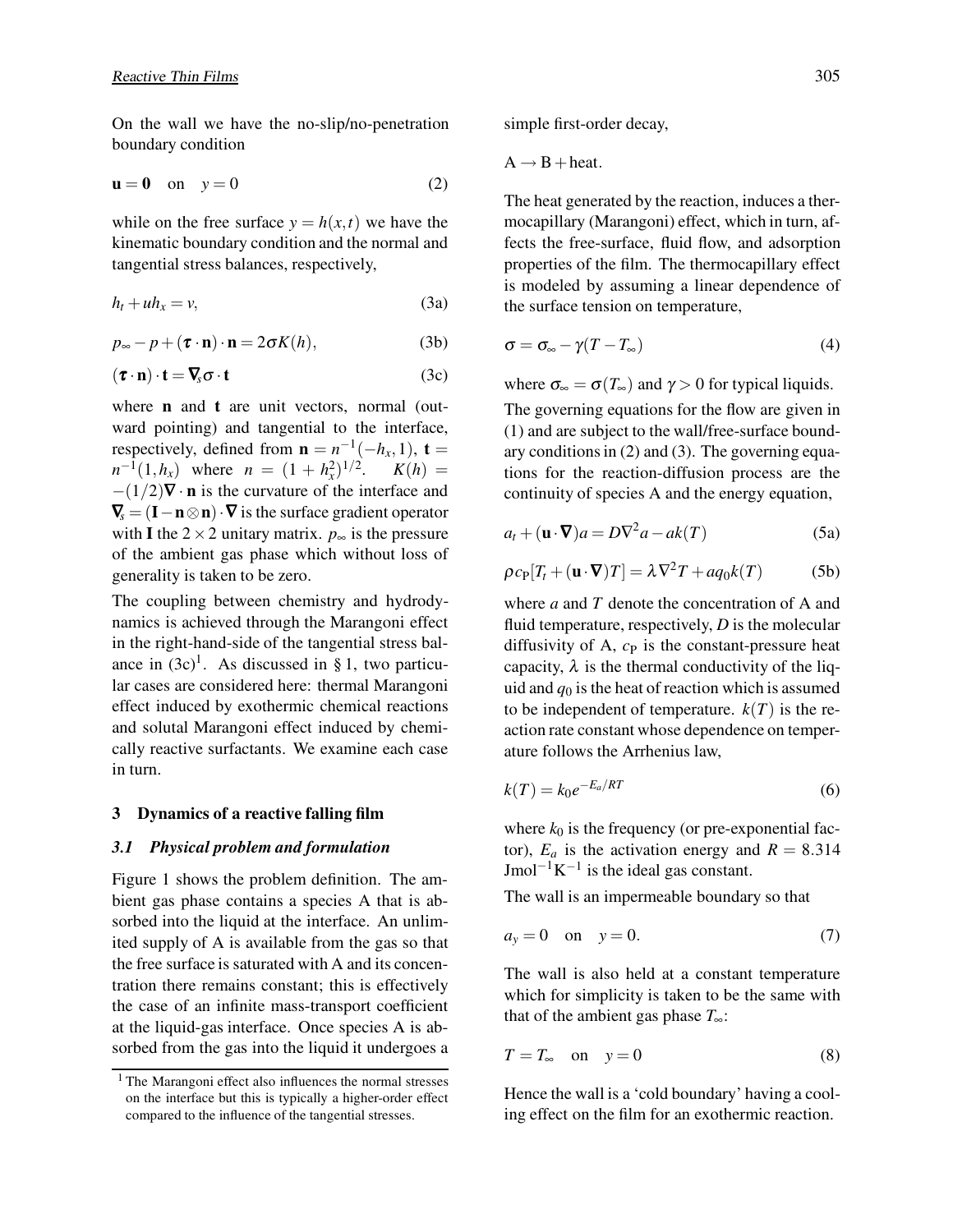

Figure 1: Sketch of the profile geometry for an inclined falling film in the presence of a firstorder exothermic chemical reaction,  $A \rightarrow B +$ heat.  $h(x,t)$  is the local film thickness,  $h_N$  is the Nusselt flat film thickness and  $\beta$  is the inclination angle with respect to the horizontal direction.

On the interface we have the condition of constant concentration,

$$
a = a_{\infty} \quad \text{on} \quad y = h(x, t) \tag{9}
$$

and Newton's law of cooling in which the temperature difference between the interfacial liquid temperature and that of the surrounding air is balanced by the heat flux normal to the interface,

$$
\lambda \nabla T \cdot \mathbf{n} = -\alpha (T - T_{\infty}) \quad \text{on} \quad y = h(x, t) \tag{10}
$$

where  $\alpha$  is the heat transfer coefficient between the liquid and the air.

#### *3.2 Non-dimensionalization*

The flow is due to gravity so that the dynamics is driven by the hydrodynamics and hence the length-/time-scales and therefore velocity scales should be based on the hydrodynamics. We then introduce the non-dimensionalization

$$
(x, y, h) = h_N(\hat{x}, \hat{y}, \hat{h}), \qquad t = \frac{t_V l_V}{h_N} \hat{t},
$$
  

$$
(u, v) = \frac{h_N^2}{t_V l_V} (\hat{u}, \hat{v}), \qquad a = a_\infty (1 + \mathscr{D}\hat{a}),
$$
  

$$
T = T_\infty (1 + \mathscr{D}\phi \hat{T}), \quad p = \rho \frac{l_V h_N}{t_V^2} \hat{p}
$$

where  $h_N$  is the dimensional Nusselt flat film thickness and

$$
l_{\rm v} = \frac{v^{2/3}}{(g\sin\beta)^{1/3}}, \quad t_{\rm v} = \frac{v^{1/3}}{(g\sin\beta)^{2/3}}
$$

are the dimesionless viscous-gravity length and time scales, respectively. The dimensionless bulk equations then are

$$
u_x + v_y = 0 \tag{11a}
$$

$$
3\text{Re}(u_t + uu_x + vu_y) = -p_x + u_{xx} + u_{yy} + 1
$$
 (11b)

$$
3\text{Re}(v_t + uv_x + vv_y) = -p_y + v_{xx} + v_{yy} - \cot\beta
$$
\n(11c)

$$
3\text{ReSc}(a_t + ua_x + va_y) = a_{xx} + a_{yy} - (1 + \mathcal{D}a)E
$$
\n(11d)

$$
3\text{RePr}(T_t + uT_x + vT_y) = T_{xx} + T_{yy} + (1 + \mathcal{D}a)E
$$
\n(11e)

where hats have been dropped for convenience and *E D*φ*T*

$$
E=e^{\frac{\delta \mathscr{D} \phi I}{1+\mathscr{D} \phi T}}.
$$

The dimensionless wall conditions are

$$
u = v = a_y = T = 0
$$
 on  $y = 0$  (12)

while the dimensionless surface conditions are

$$
p + (\text{We} - \mathcal{M}T)N^{-3/2}h_{xx}
$$
  
=  $2N^{-1}(v_y - h_x(u_y + v_x) + u_x h_x^2)$  (13a)

$$
(u_y + v_x)(1 - h_x^2) + 2h_x(v_y - u_x)
$$
  
=  $-\mathscr{M}(T_x + h_x T_y)N^{1/2}$  (13b)

$$
h_t + uh_x - v = a = T_y - h_x T_x + B T N^{1/2} = 0
$$
 (13c)

where  $N = 1 + h_x^2$ . The system of equations in (11-13) is therefore governed by the following dimensionless groups and parameters,

$$
\text{Re} = \frac{\overline{h}_{\text{N}}^3}{3}, \quad \text{We} = \frac{\Gamma}{\overline{h}_{\text{N}}^2}, \quad B = \text{Bi}\overline{h}_{\text{N}}, \quad \mathscr{D} = \text{Da}\overline{h}_{\text{N}}^2,
$$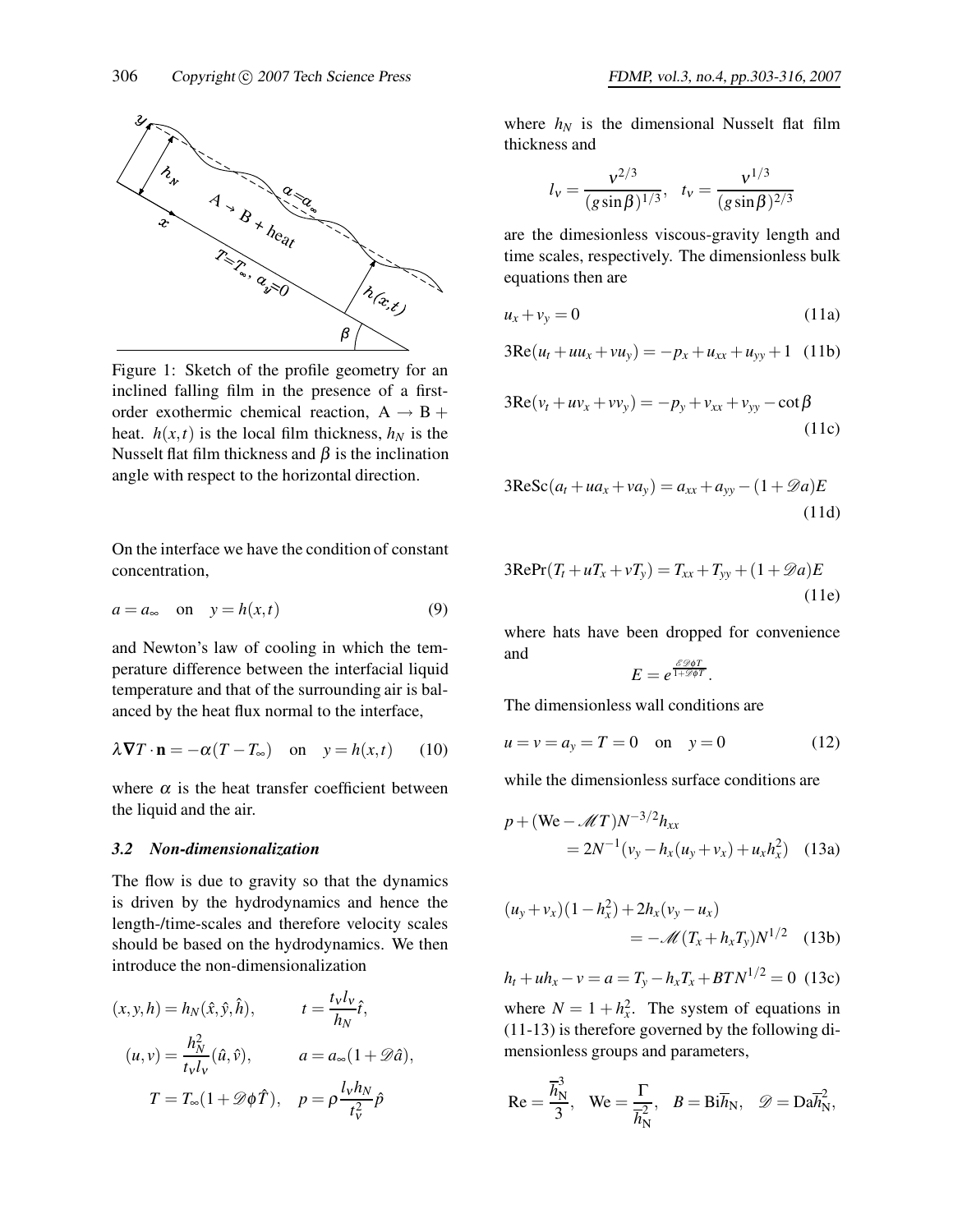corresponding to the Reynolds, Weber, modified Biot and modified Damköhler numbers, respectively, written in terms of the dimensionless film thickness  $\overline{h}_N = h_N/l_v$ , a key parameter for the problem and

$$
\Pr = \rho c_p \frac{v}{\lambda}, \quad \text{Sc} = \frac{v}{D}, \quad \mathscr{M} = \text{MaDa}\phi,
$$

corresponding to the Prandtl, Schmidt and 'composite' Marangoni numbers, respectively. Finally, we have

$$
Bi = \frac{\alpha l_v}{\lambda}, \quad Da = \frac{k_0 V t_v}{D} e^{-\mathcal{E}}, \quad \Gamma = \frac{\sigma_{\infty} t_v}{\rho V l_v},
$$

$$
Ma = \frac{\gamma T_{\infty} t_v}{\rho V l_v}, \quad \mathcal{E} = \frac{E_a}{RT_{\infty}}, \quad \phi = \frac{Dq_0 a_{\infty}}{\lambda T_{\infty}},
$$

corresponding to the Biot, Damköhler, Kapitza, Marangoni, Zeldovich and reaction exothermicity numbers, respectively. Note that the Marangoni number Ma in both normal and tangential stress boundary conditions, (13a) and (13b), appears always as a product with the Damköhler number and the reaction exothermicity through the modified Marangoni number *M*. Hence, the Marangoni effect is absent, as expected, in the absence of a chemical reaction, i.e.  $Da = 0$ , or for an isothermal chemical reaction, i.e.  $\phi = 0$ , or simply for a fluid whose surface tension is not a function of temperature, i.e.  $Ma = 0$ .

As pointed out in § 1, in the study by Trevelyan and Kalliadasis (2004a) on a vertically reactive falling film (in the absence of interfacial heat transfer effects) the different dimensionless parameters such as Re, We and *D* were varied independently from each other corresponding to changing the liquid and the reaction-diffusion process. The non-dimensionalization introduced here isolates the dependence on the film thickness  $\overline{h}_{N}$  and the physical properties of the system so that for a given liquid and reaction-diffusion process the only free parameter is  $\overline{h}_{N}$ . Indeed, in actual experiments it would be easier to fix the liquid and the reaction-diffusion process and vary the film thickness via changing the flow rate.

#### *3.3 Long-wave expansion*

The complexity of the free-boundary problem (11-13) can be removed with a long-wave approximation, i.e. by assuming that the typical wavelength of the waves on the free surface is long compared to the film thickness. Formally this corresponds to introducing a small parameter  $\varepsilon$ representing a typical slope of the film, so that  $\partial/\partial x \sim \varepsilon$  or equivalently  $\varepsilon \sim h_N/\ell$  where  $\ell$  a dimensional typical wavelength of the waves which is not known *a priori*.

A detailed review of the long-wave approximation for non-reactive thin films is given by Oron, Davis, and Bankoff (1997). The presence of a chemical reaction here complicates matters due to the highly nonlinear temperature dependence of the reaction-rate constant in Eq. (6). However, progress can be made if we assume that the reaction is slow compared to molecular diffusion, i.e.  $\mathscr{D} \ll 1$ . We then carry out a double perturbation expansion in  $\varepsilon$ ,  $\mathscr{D}$  of the form

$$
\Pi = \Pi_{00} + \mathscr{D}\Pi_{01} + \mathscr{D}^2\Pi_{02} + \cdots
$$
  
 
$$
+ \varepsilon(\Pi_{10} + \mathscr{D}\Pi_{11} + \mathscr{D}^2\Pi_{12}) + O(\varepsilon\mathscr{D}^3, \varepsilon^2)
$$

where  $\Pi = \{u, v, a, T\}$ . This expansion requires a relative order between  $\varepsilon$  and  $\mathscr{D}$ . The only requirement is that  $\varepsilon \ll \mathcal{D}^2 \ll 1$  and hence the expansion is taken up to  $O(\varepsilon \mathscr{D}^2)$  and terms of  $O(\varepsilon \mathscr{D}^3, \varepsilon^2)$ and higher are neglected. The above perturbation expansion is further discussed in Appendix A.

We also assume that  $\varepsilon^2$ We,  $\beta$ ,  $\varepsilon$ ,  $\phi$ ,  $\mathcal{M}$ , Re and *B* are all  $O(1)$ . The order of magnitude assignment  $\varepsilon^2$ We =  $O(1)$  corresponds to the so called 'strong surface tension limit' frequently invoked in falling film studies, see e.g. Chang and Demekhin (2002). Further we assume that  $\epsilon$ Sc =  $O(\mathscr{D})$  and  $\epsilon Pr = O(\mathscr{D}^2)$ . We note that the convective terms in the heat transport equation (11e) enter the problem at  $O(\varepsilon^2 Pr)$  and so by taking  $Pr = O(\mathcal{D}^2/\varepsilon)$  these terms will appear at  $O(\varepsilon \mathcal{D}^2)$ in the long-wave expansion. On the other hand, the convective terms of the mass transport equation in (11d), enter the problem at  $O(\varepsilon^2 \mathscr{D}$ Sc) and so by taking  $Sc = O(\mathcal{D}/\varepsilon)$  they will appear at  $O(\varepsilon \mathscr{D}^2)$  in the expansion. With these orders of magnitude assignments, the convective terms of the heat and mass transport equations will be retained in the  $O(\varepsilon \mathscr{D}^2)$  evolution equation and in fact they will appear at the same order in the longwave expansion, i.e.  $O(\varepsilon \mathcal{D}^2)$ .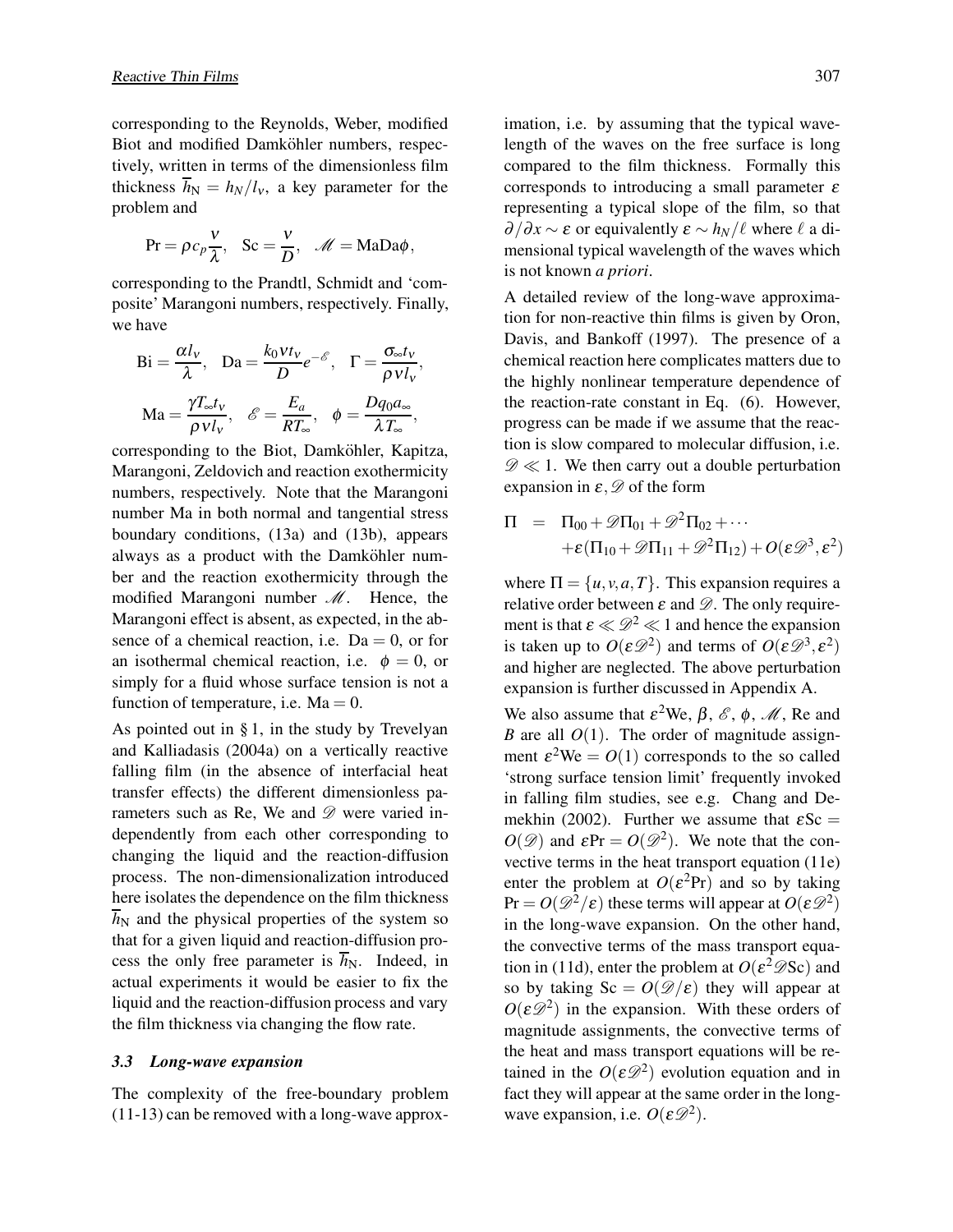The above expansion converts our highly nonlinear system of equations to a series of solvable perturbation problems. After lengthy algebraic manipulations we obtain an evolution equation for the free surface of the form

$$
h_t + q_x = 0 \tag{14}
$$

where *q* represents the flow rate in the streamwise direction (=  $\int_0^h u dy$ ) and is a complicated function of *h* and its derivatives given in Appendix B.

#### *3.4 Free-surface solitary waves*

We now seek traveling wave solutions propagating at a constant speed *c*. Transforming equation (14) to a moving frame with  $z = x - ct$  and  $\partial/\partial t = -c\partial/\partial z$  in the system moving with speed *c*, converts (14) to a set of ordinary differential equations parameterized by *c*. This is effectively a nonlinear eigenvalue problem for *c* and can be written as a 3rd-order dynamical system since the *h*-equation can be integrated once and the integration constant can be fixed by demanding  $h(\pm\infty)$  → 1 as  $z \to \pm\infty$ .

Such solutions are constructed numerically using the continuation software AUTO97 [Doedel, Champneys, Fairgrieve, Kuznetsov, Sandstede, and Wang (1997)]. Particular emphasis here is given on single-hump solitary wave solutions by analogy with non-reactive falling films where the final stage of the evolution is a train of solitonlike coherent structures with almost the same amplitude and speed and which continuously interact with each other like soliton-soliton elastic collisions. Each of these structures resembles the infinite-domain solitary pulses [Chang and Demekhin (2002)].

Figure 2 depicts bifurcation diagrams for singlehump solitary pulses in the  $(Re, c)$  plane and for different values of  $\mathcal{M}$  – since Da and  $\phi$  are fixed, varying  $M$  is equivalent to varying Ma. Ma  $<$  0 corresponds to  $\gamma$  < 0. Note that although typically surface tension decreases with temperature there are some systems which are known to display the opposite behavior (known as 'anomalous thermocapillarity') [Nepomnyashchy, Velarde, and Colinet (2002)]. Figure 3 shows typical single-hump solitary pulses. These pulses are qualitatively



Figure 2: Reactive falling film: bifurcation diagram for single-hump permanent solitary waves for the speed of the waves *c* as a function of Re.  $\Gamma = 3000$ ,  $\text{Bi} = 0.1$ ,  $\text{Pr} = 1$ ,  $\text{Sc} = 10$ ,  $\text{Da} = 0.01$ ,  $\phi = 1$ ,  $\mathcal{E} = 1$ ,  $\beta = \pi/2$  and  $\mathcal{M} = -2$  to 2 in steps of 0.5 from the left to the right. The dashed line corresponds to  $M = 0$ .



Figure 3: Reactive falling film: single-hump solitary waves for  $M = 2$  for the upper branch of Fig. 2 and all other parameters the same with those in Fig. 2.  $c = 1.5$  to 4 in steps of 0.5 and  $Re = 3.87, 2.91, 2.10, 1.52, 1.13, 0.86$  from bottom to top.

similar to those observed in non-reactive falling films [Pumir, Manneville, and Pomeau (1983); Chang and Demekhin (2002)] and are always characterized by a gentle slopping back edge and a steep front edge preceded by a series of small bow waves. Increasing *c* (or equivalently *Re*) results in increasing the amplitude of the waves.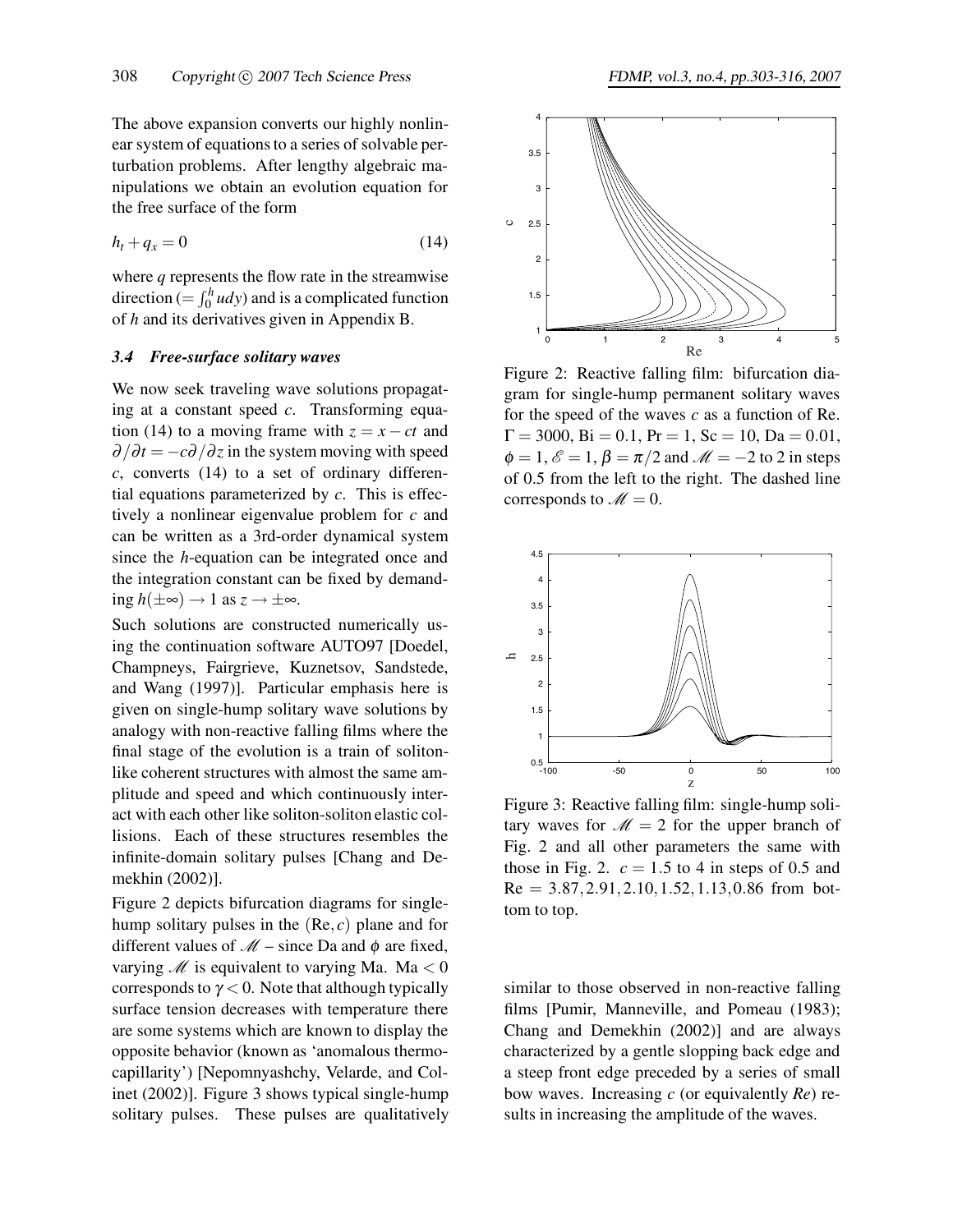The bifurcation diagrams in Fig. 2 are characterized by branch multiplicity and limit points at *O*(1) Reynolds numbers above which stationary single-hump solitary waves do not exist. Hence, the situation here is similar to that for non-reactive falling films [Pumir, Manneville, and Pomeau (1983); Chang and Demekhin (2002)]. In this case, time-dependent computations indicate that the evolution equation obtained from the longwave expansion exhibits a finite-time blow-up behavior in the region where solitary waves do not exist [Pumir, Manneville, and Pomeau (1983)]. Obviously this behavior is unrealistic and marks the failure of the long-wave expansion to correctly describe the dynamics in the region of moderate Reynolds numbers. The connection between the absence of solitary wave solutions and finite-time blow-up has been scrutinized by Rosenau, Oron, and Hyman (1992) and Oron and Gottlieb (2002) and further investigated by Scheid, Ruyer-Quil, Thiele, Kabov, Legros, and Colinet (2004).

As the long-wave approximation is a regular perturbation expansion of the full Navier-Stokes it should be exact for small Reynolds numbers [Chang and Demekhin (2002)]. For larger Reynolds numbers there is quantitative agreement with full Navier-Stokes up to an *O*(1) Reynolds number (roughly where the limit points for the long-wave expansion appear). Hence, the longwave expansion describes correctly the onset of the waves and their weakly nonlinear growth.

The similarity between the bifurcation diagrams observed here and those in non-reactive falling films implies that the above observations should be valid for reactive falling films as well. Hence, it is the lower branches in Fig. 2 and prior to the turning points that are realistic and should be relevant in time-dependent computations for small Re. In these branches, increasing Ma for a given Re leads to decreasing the speed and therefore amplitude of the solitary pulses. This can be understood by examining the free-surface temperature distribution obtained from the long-wave approximation.

We then examine the fate of an initially corrugated interface in response to the Marangoni effect. It turns out that elevated regions have always higher

free-surface temperatures compared to depressed regions: physically, below the peaks of the corrugation the rate of reaction is higher as there is more reactant available there (however, the freesirface concentration remains constant due to the boundary condition in (9)); alternatively, elevated regions are further away from the 'cold' wall and hence are hotter than depressed ones. Consider now an elevated region with temperature  $T_1$  and a depressed region with temperature  $T_2 < T_1$ . Consider also four different values of  $\gamma$ ,  $\gamma$ <sup>*A*</sup> <  $\gamma$ <sup>*B*</sup> <  $0 < \gamma_C < \gamma_D$ . In cases A and B the surface tension gradient is directed from 2 to 1 so that an exothermic chemical reaction is destabilizing for  $\gamma$  < 0. On the contrary, in cases C and D the surface tension gradient is directed from 1 to 2 so that an exothermic chemical reaction is stabilizing for  $\gamma > 0^2$ . For cases C, D we have  $\sigma_2^D - \sigma_1^D =$ *γ*<sub>D</sub>(*T*<sub>1</sub> − *T*<sub>2</sub>) >  $\sigma_2^C - \sigma_1^C = \gamma_C(T_1 - T_2)$  so that as  $\gamma$ increases the surface tension gradient  $\sigma_2 - \sigma_1$  increases and the dampening effect of the chemical reaction increases leading to reduction of the perturbation. On the other hand, for cases A and B we have  $\sigma_1^A - \sigma_2^A = -\gamma_A (T_1 - T_2) > \sigma_1^B - \sigma_2^B =$  $-\gamma_B(T_1 - T_2)$  and the surface tension gradient increases as  $|\gamma|$  increases so that the destabilizing effect of the chemical reaction increases leading to amplification of the perturbation.

Finally we note that in the bulk of the fluid the temperature increases non-monotonically from the wall to the free surface but with its maximum located close to the free surface for small Bi. For an insulated interface with  $Bi = 0$  the temperature increases monotonically from the wall to the free surface with its maximum located at the free surface.

### **4 Dynamics of a reactive horizontal film**

### *4.1 Physical problem and formulation*

Figure 4 shows the problem definition. The Marangoni effect is now due to the presence of insoluble surfactants on the free surface. These surfactants are involved in a reaction-diffusion pro-

<sup>&</sup>lt;sup>2</sup> As a result, for instability the Reynolds number should not be very small so that the destabilizing inertia effect can overcome the damping effect of the chemical reaction.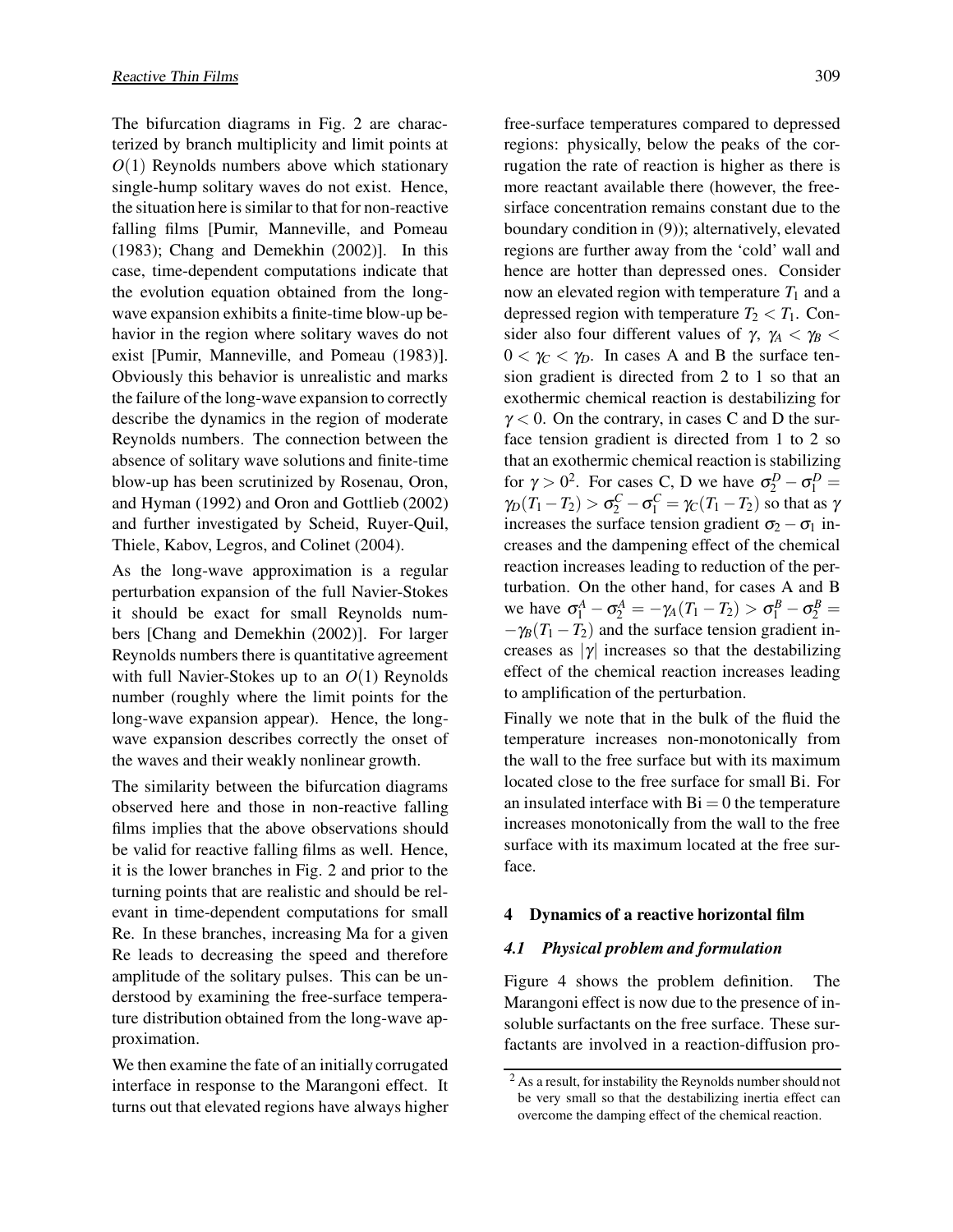

Figure 4: Sketch of a thin film of thickness  $h(x,t)$ on a horizontal substrate.  $h_0$  denotes the flat film thickness. The surface of the film is covered by two reactive chemical species with effective concentrations  $\chi(x,t)$  and  $\psi(x,t)$  corresponding to the activator and inhibitor, respectively, of the FitzHugh-Nagumo prototype. For simplicity it is assumed that only the inhibitor acts as a surfactant.

cess modeled with the FitzHugh-Nagumo prototype, which in the absence of fluid flow is a system of two partial differential equations,

$$
\chi_t = D_{s\chi} \chi_{xx} + k_{\chi} (\chi - b'_2 \chi^3 - b'_1 \psi) \tag{15a}
$$

$$
\psi_t = D_{s\psi} \, \psi_{xx} + k_{\psi} (\chi - a'_1 \psi - a'_0), \tag{15b}
$$

for the evolution in time and space of two variables,  $\chi$ , frequently referred to as the 'activator' and  $\psi$ , frequently referred to as the 'inhibitor' [Meron (1992);Hagberg (1994)]. The FitzHugh-Nagumo model is parameterized by eight parameters: the surface diffusion coefficients  $D_{s\gamma}$ and  $D_{s\psi}$ , the reaction rate constants  $k_{\chi}$  and  $k_{\psi}$ and the kinetic parameters  $a'_0$ ,  $a'_1$ ,  $b'_1$  and  $b'_2$ . Depending on the values of these parameters the FitzHugh-Nagumo system can exhibit 'bistability' or 'excitability' [Meron (1992);Hagberg (1994)]. A bistable system possesses two stable uniform states and fronts connecting the two are likely to propagate in it. On the other hand, an excitable system has a single uniform state which is stable, so that front solutions are no longer possible, but perturbations past an excitation threshold can cause the formation of pulses. Note that for an excitable system the ratio  $k_{\chi}/k_{\psi}$  is large in which case the activator/inhibitor are also referred to as 'fast/slow variable', respectively.

The FitzHugh-Nagumo equations are obtained from a reduction of a rather involved initial set of equations. As a consequence,  $\chi$  and  $\psi$  do not correspond to the initial physical variables but rather to combinations of physical variables of the original involved high-order model. As a consequence, Eqs. (15) can have negative values for  $\chi$ ,  $\psi$ , we note e.g. the symmetry  $(\chi, \psi) \rightarrow (-\chi, -\psi)$ for  $a'_0 = 0$ . Nevertheless, we can assume that we have two actual chemical species by defining  $\tilde{\chi} = \chi + \chi'_0$  and  $\tilde{\psi} = \psi + \psi'_0$  representing concentrations of actual chemical species, and hence are always positive, while  $\chi$  and  $\psi$  represent deviations from the reference values  $\chi'_0$  and  $\psi'_0$ .

We now include the effect of convection. Since both species are insoluble, their transport on the interface is governed by an extension of the convective-diffusion equation given by Stone (1990) to account for the presence of a chemical reaction,

$$
\chi_t + u\chi_x + (\chi'_0 + \chi)\nabla_s \cdot \mathbf{u}
$$
  
=  $D_{s\chi} \nabla_s^2 \chi + k_{\chi} (\chi - b'_2 \chi^3 - b'_1 \psi)$  (16a)

$$
\psi_t + u \psi_x + (\psi'_0 + \psi) \nabla_s \cdot \mathbf{u}
$$
  
=  $D_{s\psi} \nabla_s^2 \psi + k_{\psi} (\chi - a'_1 \psi - a'_0),$  (16b)

written in terms of the overall concentrations  $\chi_0'$  +  $\chi$  and  $\psi'_0 + \psi$ .

The fluid flow equations in (1) subject to the wall/free-surface boundary conditions in (2) are coupled to the surface transport equations in (16) through the solutal Marangoni effect in the tangential stress balance (3c). For simplicity we assume that only one of the two chemical species, the inhibitor, acts as a surfactant, thus allowing a substantial simplification of the problem. The solutocapillarity effect is modeled by using an expression equivalent to (4) for the thermocapillary effect, i.e. a linear approximation for the surface tension as a function of surfactant concentration,

$$
\sigma(\psi'_0 + \psi) = \sigma_0 - \gamma \psi \tag{17}
$$

where  $\sigma_0 = \sigma(\psi_0')$  and  $\gamma > 0$  for typical liquids.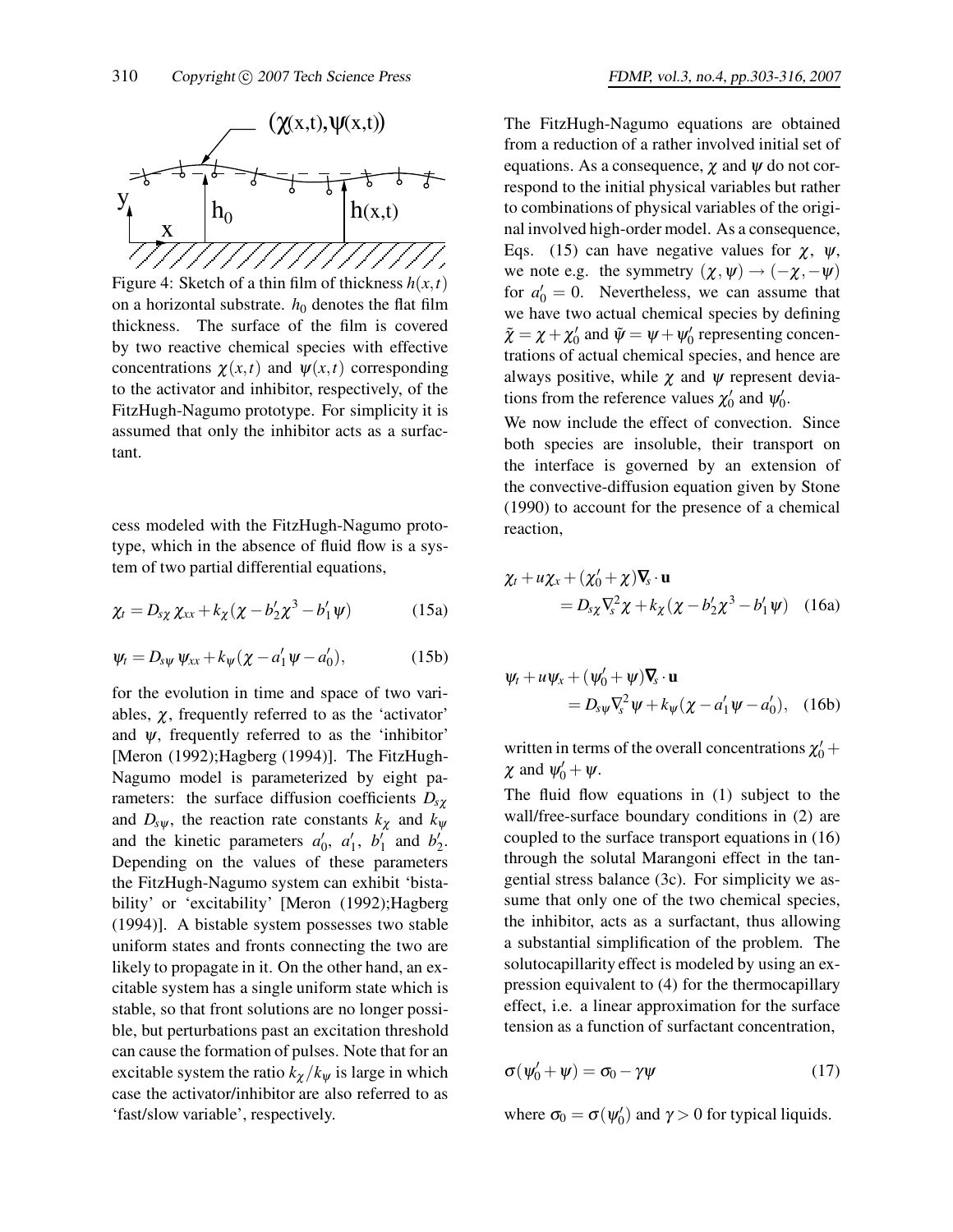## *4.2 Non-dimensionalization*

Clearly, the vertical length scale is determined by the hydrodynamics. This should be the flat film thickness  $h_0$ . On the other hand, the horizontal length scale  $\ell$  is set by the reaction-diffusion process that drives the hydrodynamics, specifically the inhibitor  $\psi$ . The characteristic velocity  $\mathscr U$ is also defined by  $\psi$  and hence the characteristic time scale is  $\ell/\mathscr{U}$ . We then introduce the nondimensionalization

$$
x = \ell \hat{x}, \quad (y, h) = h_0(\hat{y}, \hat{h}), \quad t = \frac{\ell}{\mathcal{U}} \hat{t}
$$
  

$$
u = \mathcal{U} \hat{u}, \quad v = \frac{\mathcal{U} h_0}{\ell} \hat{v}, \quad p = \frac{\mu \mathcal{U} \ell}{h_0^2} \hat{p}
$$
  

$$
\chi = X \hat{\chi}, \quad \psi = \Psi \hat{\psi}
$$
  
where  

$$
\rho = \sqrt{D_s \psi \Psi}
$$

$$
\ell = \sqrt{\frac{E_{s\psi}}{k_{\psi}}} \frac{1}{X}, \quad \mathscr{U} = \sqrt{D_{s\psi}k_{\psi}} \frac{X}{\Psi},
$$

$$
X = \frac{1}{\sqrt{b_2'}}, \qquad \Psi = \frac{X}{b_1'}.
$$

The dimensionless bulk equations then are

$$
u_x + v_y = 0,\t(19a)
$$

$$
\varepsilon \text{Re}(u_t + uu_x + vu_y) = -p_x + \varepsilon^2 u_{xx} + u_{yy}, \quad (19b)
$$

$$
\varepsilon^3 \text{Re}(v_t + uv_x + vv_y) = -py + \varepsilon^4 v_{xx} + \varepsilon^2 v_{yy} - \varepsilon \text{Bo}
$$
\n(19c)

where hats have been dropped for convenience. These equations are subject to the wall boundary conditions

$$
u = v = 0, \quad \text{on} \quad y = 0 \tag{20}
$$

and the dimensionless versions of the interfacial boundary conditions in (3),

$$
h_t + uh_x = v \tag{21a}
$$

$$
p + \frac{2\varepsilon^2}{1 + \varepsilon^2 h_x^2} \left[ (1 - \varepsilon^2 h_x^2) u_x + h_x (u_y + \varepsilon^2 v_x) \right]
$$
  
=  $-\varepsilon^3 (\text{We} - \text{Ma}\psi) \frac{h_{xx}}{(1 + \varepsilon^2 h_x^2)^{3/2}}$  (21b)

$$
-4\varepsilon^2 h_x u_x + (1 - \varepsilon^2 h_x^2)(u_y + \varepsilon^2 v_x)
$$
  
=  $-\sqrt{1 + \varepsilon^2 h_x^2} \varepsilon \text{Ma } \psi_x.$  (21c)

On the interface we also have the dimensionless versions of the surface transport equations in (16),

$$
\chi_t + u\chi_x
$$
  
+ 
$$
\frac{\chi_0 + \chi}{1 + \varepsilon^2 h_x^2} \left[ (u_x + \varepsilon^2 h_x v_x) + h_x (u_y + \varepsilon^2 h_x v_y) \right]
$$
  
= 
$$
\frac{1}{\delta} \left( \frac{\chi_{xx}}{1 + \varepsilon^2 h_x^2} - \varepsilon^2 \frac{\chi_x h_x h_{xx}}{(1 + \varepsilon^2 h_x^2)^2} \right)
$$
  
+ 
$$
K(\chi - \chi^3 - \psi) \quad (22a)
$$

and

$$
\psi_t + u\psi_x
$$
  
+ 
$$
\frac{\psi_0 + \psi}{1 + \varepsilon^2 h_x^2} \left[ (u_x + \varepsilon^2 h_x v_x) + h_x (u_y + \varepsilon^2 h_x v_y) \right]
$$
  
= 
$$
\frac{\psi_{xx}}{1 + \varepsilon^2 h_x^2} - \varepsilon^2 \frac{\psi_x h_x h_{xx}}{(1 + \varepsilon^2 h_x^2)^2}
$$
  
+ 
$$
(\chi - a_1 \psi - a_0).
$$
 (22b)

The system is therefore governed by the following dimensionless groups and parameters:

$$
\text{Re} = \frac{\mu \mathcal{U} h_0}{\rho}, \quad \text{Bo} = \frac{\rho g h_0^2}{\mu \mathcal{U}}, \quad \text{We} = \frac{\sigma_0}{\mu \mathcal{U}},
$$
\n
$$
\text{Ma} = \frac{\gamma \mathbf{X}}{\mu \mathcal{U}}, \qquad \varepsilon = \frac{h_0}{\ell}, \qquad \delta = \frac{D_{s\psi}}{D_{s\chi}},
$$
\n
$$
K = \frac{\Psi k_{\chi}}{\mathbf{X}_{\psi}}, \qquad \chi_0 = \frac{\chi_0'}{\mathbf{X}}, \qquad \psi_0 = \frac{\psi_0'}{\Psi},
$$
\n
$$
a_0 = \frac{a_0'}{\mathbf{X}}, \qquad a_1 = a_1' \frac{\Psi}{\mathbf{X}}.
$$

Re is the Reynolds number, Bo is the Bond number, We is the Weber number, Ma is the Marangoni number and  $\varepsilon$  is the film parameter. The last six parameters are associated with the reaction-diffusion process only.

### *4.3 Long-wave expansion*

The system in (19-22) can be substantially simplified by employing a long-wave approximation for  $\epsilon \ll 1$ , much like we did with the reactive falling film. Note, however, that unlike the later problem,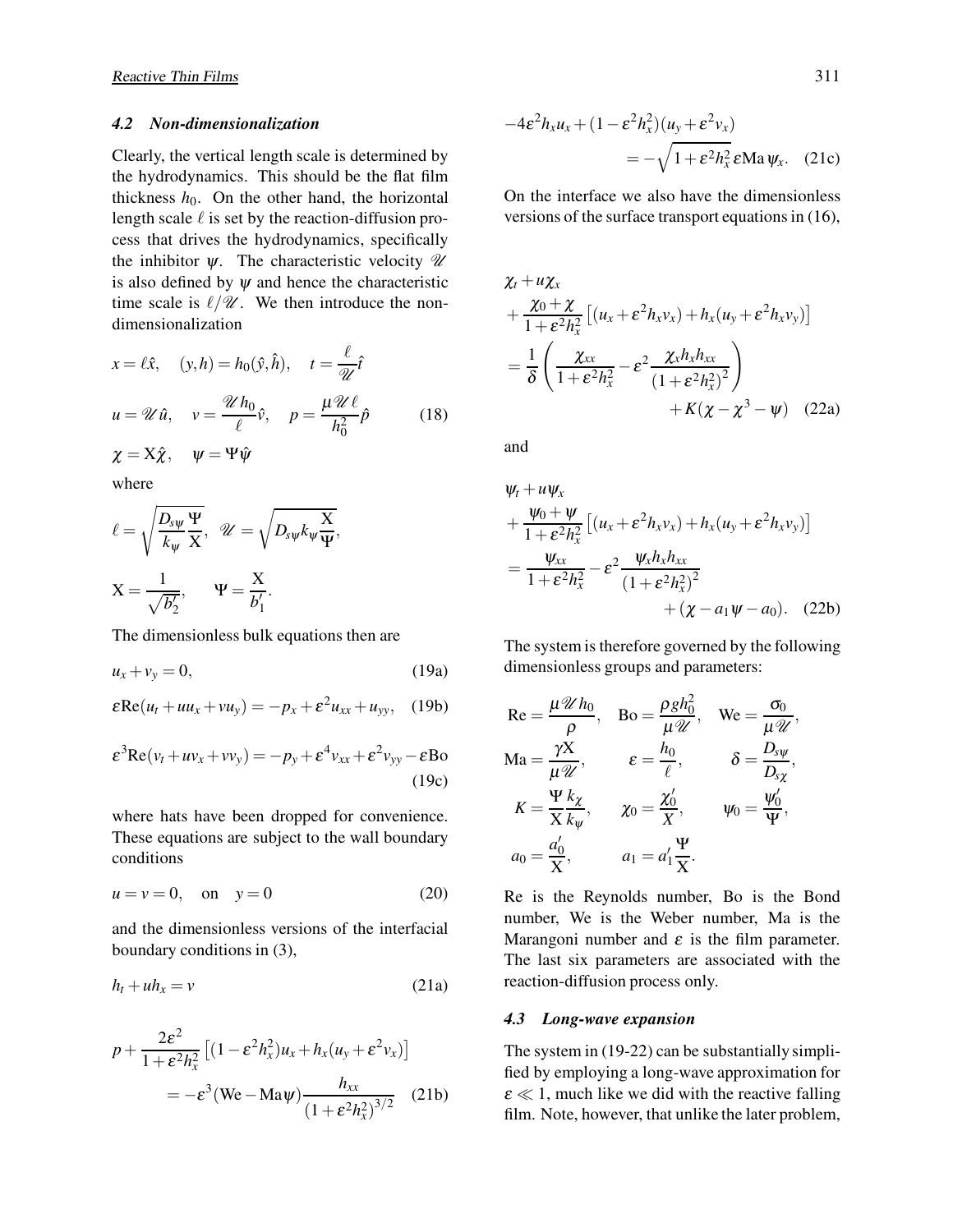the long wavelength and hence long-wave parameter are now known *a priori*.

We assume the following relative orders between the dimensionless groups that affect the hydrodynamics and the film parameter  $\varepsilon$ : Re =  $O(1)$ ,  $Bo = O(1/\varepsilon)$ , We =  $O(1/\varepsilon^3)$ , and Ma =  $O(1/\varepsilon)$ . With these orders of magnitude assignments for Bo, We and Ma we include the different physical effects at  $O(1)$ . For convenience we also introduce the following modified parameters,  $B = \varepsilon$ Bo,  $W = \varepsilon^3$ We and  $M = \varepsilon$ Ma, which are all  $O(1)$ . For the chemical system parameters  $\delta$  and *K*, a relative order with respect to  $\varepsilon$  need not be specified. We then expand all variables in power series of  $\varepsilon$ . After lengthy algebraic manipulations we obtain a set of three coupled nonlinear partial differential equations for the evolution in time and space of the fields  $h$ ,  $\chi$  and  $\psi$ :

$$
h_{t} = \left(\frac{1}{3}Bh^{3}h_{x} - \frac{1}{3}Wh^{3}h_{xxx} + \frac{1}{2}Mh^{2}\psi_{x}\right)_{x}, \quad (23a)
$$
  

$$
\chi_{t} = \left(\frac{1}{2}Bh^{2}(\chi_{0} + \chi)h_{x} - \frac{1}{2}Wh^{2}(\chi_{0} + \chi)h_{xxx}\right)
$$

$$
+Mh(\chi_{0} + \chi)\psi_{x}\right)_{x} + \frac{1}{\delta}\chi_{xx} + K(\chi - \chi^{3} - \psi), \quad (23b)
$$

$$
\psi_t = \left(\frac{1}{2}Bh^2(\psi_0 + \psi)h_x - \frac{1}{2}Wh^2(\psi_0 + \psi)h_{xxx} + Mh(\psi_0 + \psi)\psi_x\right)_x + \psi_{xx} + \chi - a_1\psi - a_0.
$$
\n(23c)

## *4.4 Free-surface solitary pulses driven by reaction-diffusion fronts*

Much like the reactive falling film problem, we seek traveling wave solutions propagating at constant speed *c*. Introducing the moving frame  $z =$ *x*−*ct* and with  $\partial/\partial t = -c\partial/\partial z$  in this frame, we now obtain an 8th-order dynamical system (there is no need now to integrate the *h*-equation once as we need  $h_{xxxx}$  for the other two equations).

As discussed in § 4.1, the FitzHugh-Nagumo prototype can exhibit both bistability and excitability. For simplicity we focus here on the bistable regime where the reaction-diffusion system exhibits traveling fronts connecting two stable uniform states, an 'upstate' (left end of the domain) and 'downstate' (right end of the domain). Figure



Figure 5: Horizontal reactive film: bifurcation diagram for the speed *c* of the traveling waves of the coupled thin film-FitzHugh-Nagumo system as a function of *K* for  $\delta = 1$ ,  $\chi_0 = \psi_0 = 1$ ,  $a_0 = 0, a_1 = 2, B = 1, W = 1$  and two different values of the modified Marangoni number,  $M = 0$ and  $M = 1$ . The inset shows an enlarged view of the region where the lower branch for  $M = 1$  approaches the  $c = 0$  axis.

5 shows a bifurcation diagram for the speed *c* of the traveling waves as a function of the kinetic parameter *K* and for two different values of the modified Marangoni number *M*. We note that in order to maintain *B* and *W* fixed as in the figure,  $\varepsilon$ , Bo and We must be fixed. In other words,  $h_0$ ,  $\ell$ , the liquid (i.e. its physical properties  $\mu$ ,  $\rho$  and  $\sigma_0$ ) and  $\mathscr U$  are fixed as the non-dimensionalization in § 4.2 indicates.  $\ell$  and  $\mathscr U$  fixed implies that  $D_{s\psi}$ ,  $k_{\psi}$  and  $X/\Psi = b'_1$  are fixed. To vary *K* then we need to vary  $k_{\gamma}$ . To vary *M* we have two degrees of freedom: vary X (via  $b'_2$ ) but then Ψ must be varied proportionally to X so that  $X/\Psi = b'_1 = \text{const.}$ , or change  $\gamma$ , i.e. the variation of surface tension with concentration changes, which is to be expected because the reaction-diffusion process changes, or equivalently the surfactants change.

The traveling waves of the bifurcation diagram in Fig. 5 correspond to fronts for the reactiondiffusion system and pulses for the free surface. For  $M = 0$  the hydrodynamic system is decoupled from the reaction-diffusion process. In this limit the bifurcation diagram reveals the existence of a perfect supercritical pitchfork bifurca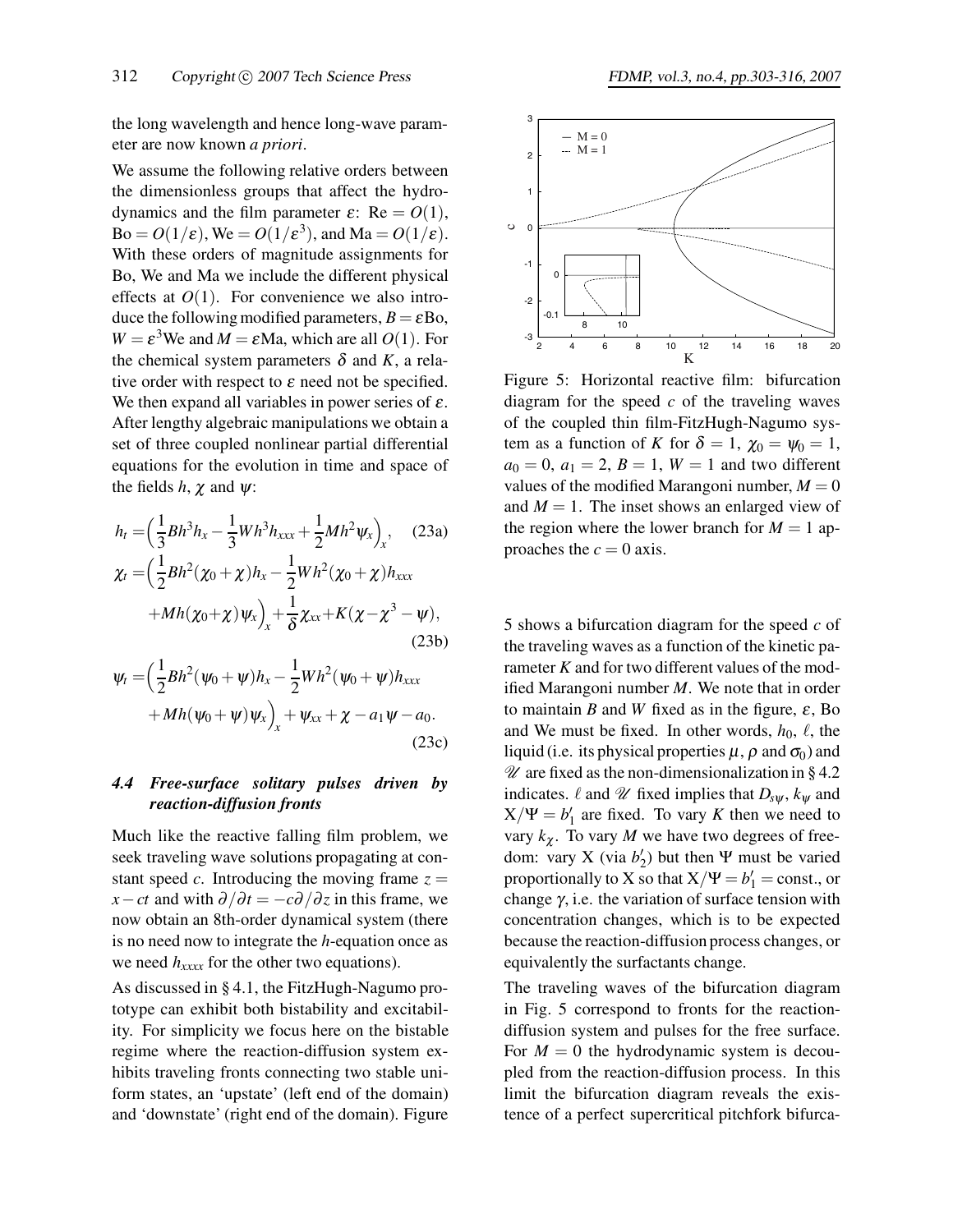tion characterized by a critical value  $K_* \approx 10.5$  below which we have standing fronts with  $c = 0$  for the reaction-diffusion system (if  $a_0 \neq 0$  we cannot have standing fronts). For  $K \ge K_*$ , two symmetric branches with respect to the  $c = 0$  axis co-exist.  $M > 0$  breaks the symmetry and the perfect pitchfork bifurcation becomes an imperfect one.

In addition to allowing for steady fronts, setting  $a_0 = 0$  has other consequences as well: for a given *K* the upstates/downstates of the traveling fronts in the upper branches of Fig. 5 are the same with the upstates/downstates respectively of the traveling fronts in the lower branches. Further, the upstates and downstates have the same domains of attraction [Hagberg (1994)] (both are stable with spatial eigenvalues having negative real parts but the real parts of the dominant eigenvalues are the same for both states).

Figure 6 shows typical traveling wave profiles for the coupled thin film-FitzHugh-Nagumo prototype on the  $M = 1$  upper branch of Fig. 5. The absolute values of the upstate concentrations are the same to those of the downstate ones for both  $\chi$  and  $\psi$ , a consequence again of  $a_0 = 0$ : indeed by setting the time and space derivatives in (23b,c) equal to zero, we obtain  $1 - \chi^2 - (1/a_1) = 0$  and  $\psi = \chi/a_1$ .

As  $K \to 0$ ,  $c \to 0$  with a large amplitude solitary pulse for the free surface, indicating a strong Marangoni effect in this limit. As *K* increases the amplitude of the free-surface solitary pulse decreases suggesting a diminishing Marangoni effect: the reaction-diffusion front induces a variation of surface tension in the *x*-direction with a front-like structure as well at  $z_* \approx 500$  consisting of a region of small  $\sigma$  where the inhibitor concentration is large (i.e. for  $z \le z_*$  in Fig. 6) and a region of large  $\sigma$  where the inhibitor concentration as small (i.e. for  $z \ge z_*$  in Fig. 6). Assume now that this surface tension front moves with a high speed. The film then sees an area of 'uniform' <sup>σ</sup> corresponding to a reduced Marangoni effect. Of course the nonlinear wave on the free surface moves with the same speed with the reactiondiffusion front (after all we solve the traveling wave equations of the coupled thin film-reactiondiffusion process for the speed *c*) but it becomes



Figure 6: Horizontal reactive film: traveling waves on the  $M = 1$  upper branch of Fig. 5; (a) Free-surface solitary pulses; (b) Reactiondiffusion fronts for the activator  $\chi$  (lower curves) and inhibitor  $\psi$  (upper curves).

increasingly more difficult for the film to react to a fast moving front the same way it reacts to a stationary front.

#### **5 Conclusions and summary**

We have investigated the dynamics of thin films in the presence of chemical reactions by utilizing two prototypes as model systems: a film falling down a planar inclined substrate in the presence of a first-order exothermic chemical reaction and a horizontal thin film with a reactive mixture of insoluble surfactants on its free surface. In the first case the chemical reaction has a stabilizing influence on the film and reduces the amplitude of the free-surface solitary pulses. In the second case the chemical reaction has a destabilizing influence on the film and can excite solitary pulses on the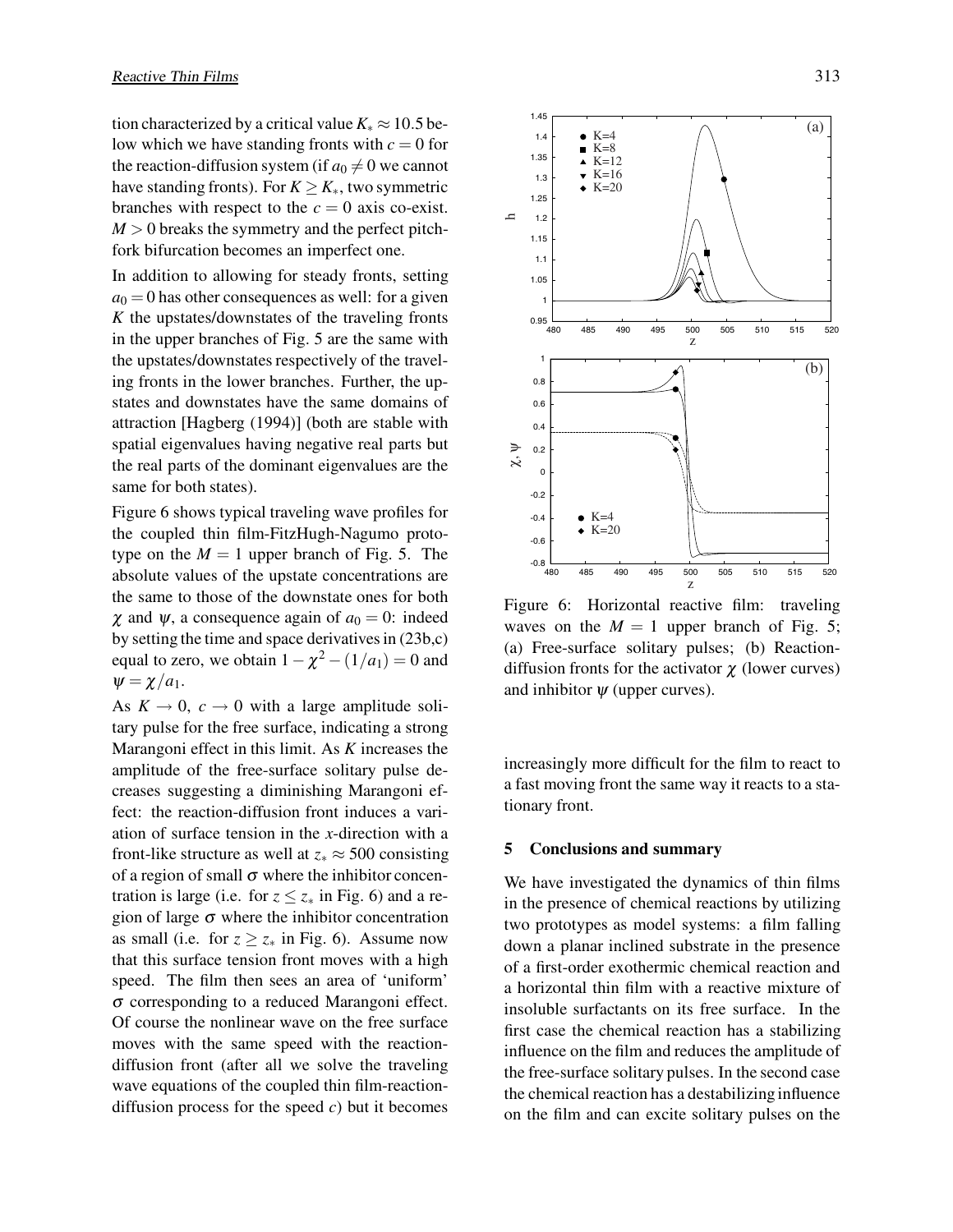## free surface.

Clearly, both systems have a rich and complex behavior only a small part of which has been unraveled here. For the horizontal film prototype a detailed analysis including the linear stability of the uniform state for the coupled hydrodynamic/reaction-diffusion system, examination of free-surface nonlinear wave solutions and stability of these solutions in both excitable and bistable regimes will be given in Pereira, Trevelyan, Thiele, and Kalliadasis (2007). For the falling film problem and as we emphasized in § 3.4 the long-wave expansion fails to describe correctly the dynamics in the region of moderate Reynolds numbers. On the other hand, the averaged models developed recently for the nonreactive falling film by Ruyer-Quil and Manneville (2000, 2002) by combining a weighted residual approximation with a gradient expansion agree with full Navier-Stokes in the region of both small and moderate Reynolds numbers. Similar models have been developed for falling liquid films heated from below, either locally [Kalliadasis, Kiyashko, and Demekhin (2003)] or uniformly [Kalliadasis, Demekhin, Ruyer-Quil, and Velarde (2003); Ruyer-Quil, Scheid, Kalliadasis, Velarde, and Zeytounian (2005)] and for the reactive falling film problem considered here by Trevelyan and Kalliadasis (2004b) but with the parameterization introduced by Trevelyan and Kalliadasis (2004a) (see Introduction). Of particular interest would be the extension of these models to the reactive falling film problem both for slow chemical reactions, i.e.  $Da \ll 1$ , and fast chemical reactions, i.e.  $Da \gg 1$  (following the development of appropriate asymptotic approximations in this limit). We shall examine these open questions and related problems in a future study.

**Acknowledgement:** We acknowledge financial support from the Engineering and Physical Sciences Research Council of England (EP-SRC) through grants no. GR/S7912 and no. GR/S01023. SK acknowledges financial support from the EPSRC through an Advanced Research Fellowship grant no. GR/S49520 and UT from the European Union through grant no. MRTN-

## CT-2004–005728.

## **References**

**Brochard-Wyart, F.; de Gennes, P.** (1995): Spontaneous motion of a reactive droplet. *C. R. Acad. Sci. Ser. II*, vol. 321, pp. 285–288.

**Chang, H.-C.; Demekhin, E. A.** (2002): *Complex Wave Dynamics on Thin Films*. Elsevier, Amsterdam.

**Dagan, Z.; Pismen, L. M.** (1984): Marangoni waves induced by a multistable chemical reaction on thin liquid films. *J. Colloid Interface Sci.*, vol. 99, pp. 215–225.

**Doedel, E. J.; Champneys, A. R.; Fairgrieve, T. F.; Kuznetsov, Y. A.; Sandstede, B.; Wang, X.-Z.** (1997): AUTO97: Continuation and bifurcation software for ordinary differential equations. Technical report, Department of Computer Science, Concordia University, Montreal, Canada (available by FTP from ftp.cs.canada.ca in directory pub/doedel/auto), 1997.

**Gallez, D.; de Wit, A.; Kaufman, M.** (1996): Dynamics of a thin liquid film with a surface chemical reaction. *J. Colloid Interface Sci.*, vol. 180, pp. 524–536.

**Hagberg, A. A.** (1994): *Fronts and Patterns in Reaction-Diffusion Equations*. PhD thesis, University of Arizona.

**Holbrook, J. A.; LeVan, M. D.** (1983): Retardation of droplet motion due to surfactant. Part 1. Theoretical development and asymptotic solutions. *Chem. Eng. Commun.*, vol. 20, pp. 191– 207.

**John, K.; Bär, M.; Thiele, U.** (2005): Selfpropelled running droplets on solid substrates driven by chemical reactions. *Eur. Phys. J. E*, vol. 18, pp. 183–199.

**Kalliadasis, S.; Demekhin, E. A.; Ruyer-Quil, C.; Velarde, M. G.** (2003): Thermocapillary instability and wave formation on a film falling down a uniformly heated plane. *J. Fluid Mech.*, vol. 492, pp. 303–338.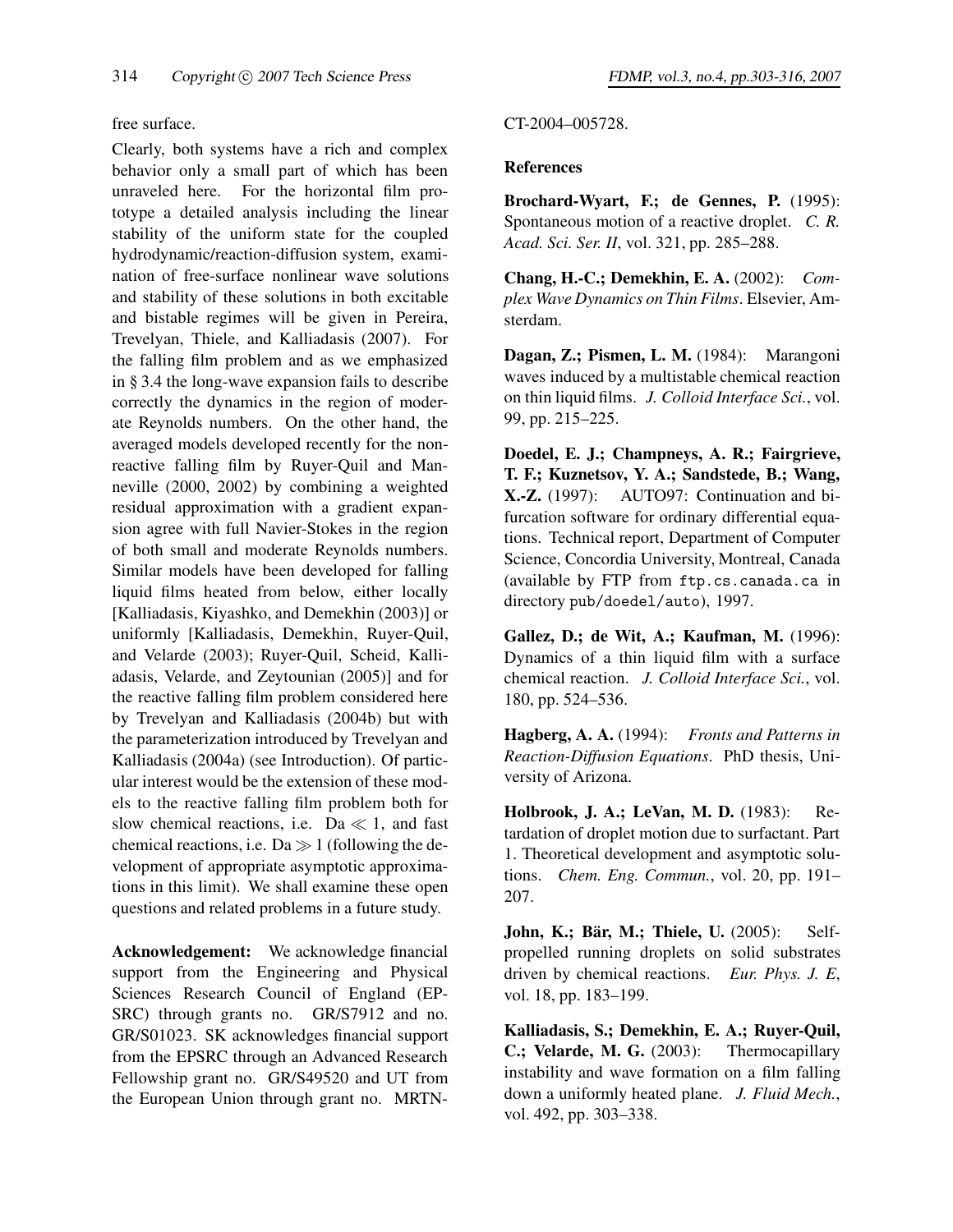**Kalliadasis, S.; Kiyashko, A.; Demekhin, E. A.** (2003): Marangoni instability of a thin liquid film heated from below by a local heat source. *J. Fluid Mech.*, vol. 475, pp. 377–408.

Lappa, M. (2005): Review: Possible strategies for the control and stabilization of Marangoni flow in laterally heated floating zones. *Fluid Dyn. & Mater. Proc.*, vol. 1, pp. 171–187.

**Matar, O. K.** (2002): Nonlinear evolution of thin free viscous films in the presence of soluble surfactant. *Phys. Fluids*, vol. 14, pp. 4216–4234.

**Matsunaga, K.; Kawamura, H.** (2006): Influence of thermocapillary convection on solidliquid interface. *Fluid Dyn. & Mater. Proc.*, vol. 2, pp. 59–64.

**Meron, E.** (1992): Pattern formation in excitable media. *Phys. Rep.*, vol. 218, pp. 1–66.

**Nepomnyashchy, A. A.; Velarde, M. G.; Colinet, P.** (2002): *Interfacial Phenomena and Convection*. Chapman & Hall, London.

**Oron, A.; Davis, S. H.; Bankoff, S. G.** (1997): Long-scale evolution in thin liquid films. *Rev. Mod. Phys.*, vol. 69, pp. 931–980.

**Oron, A.; Gottlieb, O.** (2002): Nonlinear dynamics of temporally excited falling liquid films. *Phys. Fluids*, vol. 14, pp. 2622–2636.

**Pereira, A.; Trevelyan, P.; Thiele, U.; Kalliadasis, S.** (2007): Dynamics of a horizontal thin liquid film in the presence of reactive surfactants. *Phys. Fluids*. in press.

**Pismen, L. M.** (1984): Composition and flow patterns due to Chemo-Marangoni instability in liquid films. *J. Colloid Interface Sci.*, vol. 102, pp. 237–247.

**Pumir, A.; Manneville, P.; Pomeau, Y.** (1983): On solitary waves running down an inclined plane. *J. Fluid Mech.*, vol. 135, pp. 25–50.

**Rosenau, P.; Oron, A.; Hyman, J. M.** (1992): Bounded and unbounded patterns of the Benney equation. *Phys. Fluids A*, vol. 4, pp. 1102–1104.

**Ruckenstein, E.; Jain, R.** (1974): Spontaneous rupture of thin liquid films. *J. Chem. Soc. Faraday Trans. II*, vol. 70, pp. 132–147.

**Ruyer-Quil, C.; Manneville, P.** (2000): Improved modeling of flows down inclined planes. *Eur. Phys. J. B*, vol. 15, pp. 357–369.

**Ruyer-Quil, C.; Manneville, P.** (2002): Further accuracy and convergence results of the modeling of flows down inclined planes by weighted residual approximations. *Phys. Fluids*, vol. 14, pp. 170–183.

**Ruyer-Quil, C.; Scheid, B.; Kalliadasis, S.; Velarde, M. G.; Zeytounian, R. K.** (2005): Thermocapillary long waves in a liquid film flow. I. Low-dimensional formulation. *J. Fluid Mech.*, vol. 538, pp. 199–222.

**Scheid, B.; Ruyer-Quil, C.; Thiele, U.; Kabov, O. A.; Legros, J. C.; Colinet, P.** (2004): Validity domain of the Benney equation including Marangoni effect for closed and open flows. *J. Fluid Mech.*, vol. 527, pp. 303–335.

**Stone, H.** (1990): A simple derivation of the time-dependent convective diffusion equation for surfactant transport along a deforming interface. *Phys. Fluids*, vol. 2, pp. 111–112.

**Thiele, U.; John, K.; Bär, M.** (2004): Dynamical model for chemically driven running droplets. *Phys. Rev. Lett.*, vol. 93, art. no. 027802.

**Trevelyan, P. M. J.; Kalliadasis, S.** (2004): Dynamics of a reactive falling film at large Péclet numbers. I. Long-wave approximation. *Phys. Fluids*, vol. 16, pp. 3191–3208.

**Trevelyan, P. M. J.; Kalliadasis, S.** (2004): Dynamics of a reactive falling film at large Péclet numbers. II. Nonlinear waves far from criticality: Integral-boundary-layer approximation. *Phys. Fluids*, vol. 16, pp. 3209–3226.

## **Appendix A: On the perturbation expansion for the reactive falling film**

The requirement  $\varepsilon \ll \mathcal{D}^2 \ll 1$  is sufficient to determine the level of truncation for the <sup>ε</sup>-